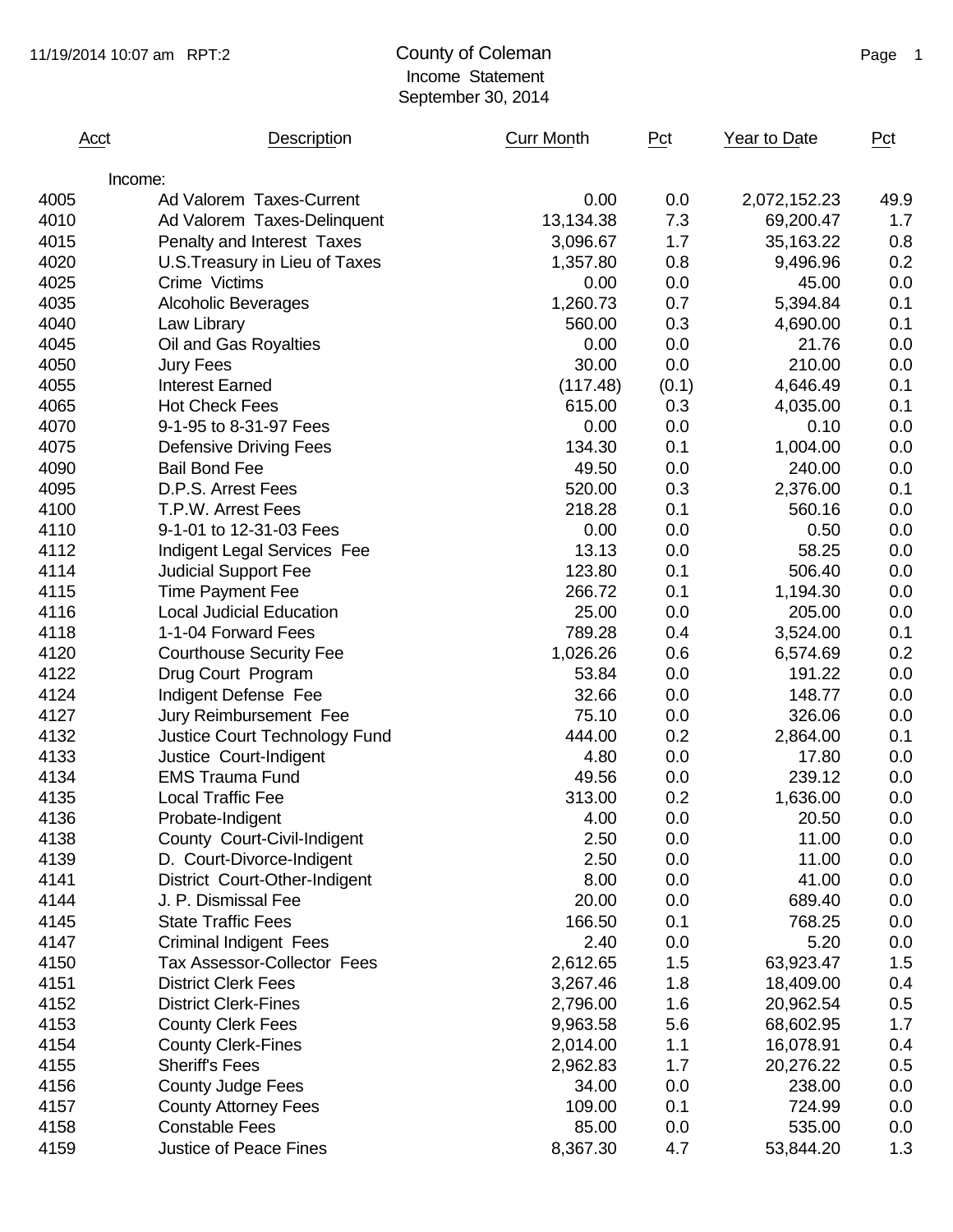| Acct | Description                           | <b>Curr Month</b> | Pct   | Year to Date | Pct   |
|------|---------------------------------------|-------------------|-------|--------------|-------|
| 4161 | Dist.Clerk-Atty.General Fees          | 1,205.16          | 0.7   | 3,649.80     | 0.1   |
| 4162 | Law Enf. Education Fund-Sheriff       | 0.00              | 0.0   | 1,293.61     | 0.0   |
| 4164 | <b>Sheriff-Fines</b>                  | 120.00            | 0.1   | 705.00       | 0.0   |
| 4165 | <b>State Salary Supplement</b>        | 75,000.00         | 41.8  | 75,000.00    | 1.8   |
| 4167 | <b>Tier Two Salary Supplement</b>     | 0.00              | 0.0   | 5,000.00     | 0.1   |
| 4169 | <b>Tier Three Salary Supplement</b>   | 0.00              | 0.0   | 5,000.00     | 0.1   |
| 4170 | <b>State Excess Contribution</b>      | 221.82            | 0.1   | 221.82       | 0.0   |
| 4173 | State Juror Reimbursement             | 0.00              | 0.0   | 4,380.00     | 0.1   |
| 4174 | J.P.-Deferred Disposition             | 1,035.30          | 0.6   | 8,878.20     | 0.2   |
| 4175 | <b>Taxes-Lateral Road and FM</b>      | 0.00              | 0.0   | 807,368.44   | 19.5  |
| 4180 | <b>Taxes-Flood Control</b>            | 0.00              | 0.0   | 89,707.59    | 2.2   |
| 4185 | Delinquent Ad Valorem Taxes           | 5,381.53          | 3.0   | 27,729.27    | 0.7   |
| 4190 | Penalty and Interest-Taxes            | 1,240.56          | 0.7   | 14,079.28    | 0.3   |
| 4195 | U. S. Treasury in Lieu Taxes          | 599.11            | 0.3   | 4,191.27     | 0.1   |
| 4200 | <b>Vehicle Registration</b>           | 21,160.07         | 11.8  | 362,494.64   | 8.7   |
| 4205 | Vehicle Registration-Supple.          | 8,320.00          | 4.6   | 88,110.00    | 2.1   |
| 4210 | State Lateral Road & FM Funds         | 0.00              | 0.0   | 26,489.73    | 0.6   |
| 4215 | <b>Other Revenue</b>                  | 0.00              | 0.0   | 27,088.95    | 0.7   |
| 4216 | <b>Tower Rental</b>                   | 613.60            | 0.3   | 6,895.20     | 0.2   |
| 4217 | <b>Telephone Commission</b>           | 32.19             | 0.0   | 1,206.75     | 0.0   |
| 4220 | Sale of Equipment                     | 0.00              | 0.0   | 4,540.00     | 0.1   |
| 4225 | <b>Interest Earned</b>                | 51.86             | 0.0   | 788.99       | 0.0   |
| 4230 | Workers Comp-General Fund             | 0.00              | 0.0   | 7,144.00     | 0.2   |
| 4235 | Workers Comp-R & B Fund               | 0.00              | 0.0   | 8,336.00     | 0.2   |
| 4260 | Indigent Defense Grant                | 0.00              | 0.0   | 17,489.50    | 0.4   |
| 4261 | <b>Moving Violation Fees</b>          | 1.13              | 0.0   | 5.26         | 0.0   |
| 4282 | P V S Funds                           | 136.00            | 0.1   | 596.00       | 0.0   |
| 4283 | <b>Other Revenue-Elections</b>        | 0.00              | 0.0   | 7,914.38     | 0.2   |
| 4284 | <b>County Clerk Archive Fees</b>      | 3,205.00          | 1.8   | 17,814.17    | 0.4   |
| 4285 | D.Clk.Criminal Techology Fees         | 20.00             | 0.0   | 114.00       | 0.0   |
| 4286 | C.Clk. Criminal Technology Fee        | 17.13             | 0.0   | 120.17       | 0.0   |
| 4287 | D.Ck.Civil R.Preservation Fees        | 172.35            | 0.1   | 1,470.00     | 0.0   |
| 4288 | <b>C.Clk.Civil R.Preservation Fee</b> | 70.00             | 0.0   | 630.00       | 0.0   |
| 4289 | <b>District Clerk Archive Fees</b>    | 156.17            | 0.1   | 1,195.00     | 0.0   |
| 4290 | C.Clerk Records Mgmt. Fees            | 3,205.92          | 1.8   | 17,863.89    | 0.4   |
| 4291 | Supple. Guardianship Fees             | 100.00            | 0.1   | 820.00       | 0.0   |
| 4292 | D.Clerk-Records Mgmt. Fees            | 0.00              | 0.0   | 5.00         | 0.0   |
| 4293 | Septic System Permit Fees             | 750.00            | 0.4   | 5,625.00     | 0.1   |
| 4294 | Septic System Inspection Fees         | 0.00              | 0.0   | 5,500.08     | 0.1   |
|      | <b>Total Income</b>                   | 179,308.95        | 100.0 | 4,149,324.96 | 100.0 |
|      | Expenses:                             |                   |       |              |       |
| 5000 | Salaries-Tax Assessor Collect         | 3,022.00          | 1.7   | 39,286.00    | 0.9   |
| 5005 | Salaries-Tax Assessor Deputies        | 3,880.00          | 2.2   | 45,942.45    | 1.1   |
| 5010 | <b>Salaries-District Clerk</b>        | 3,022.00          | 1.7   | 39,286.00    | 0.9   |
| 5015 | <b>Salaries District Clerk Deputy</b> | 2,067.40          | 1.2   | 26,949.00    | 0.6   |
| 5020 | <b>Salaries-County Clerk</b>          | 3,022.00          | 1.7   | 39,286.00    | 0.9   |
|      |                                       |                   |       |              |       |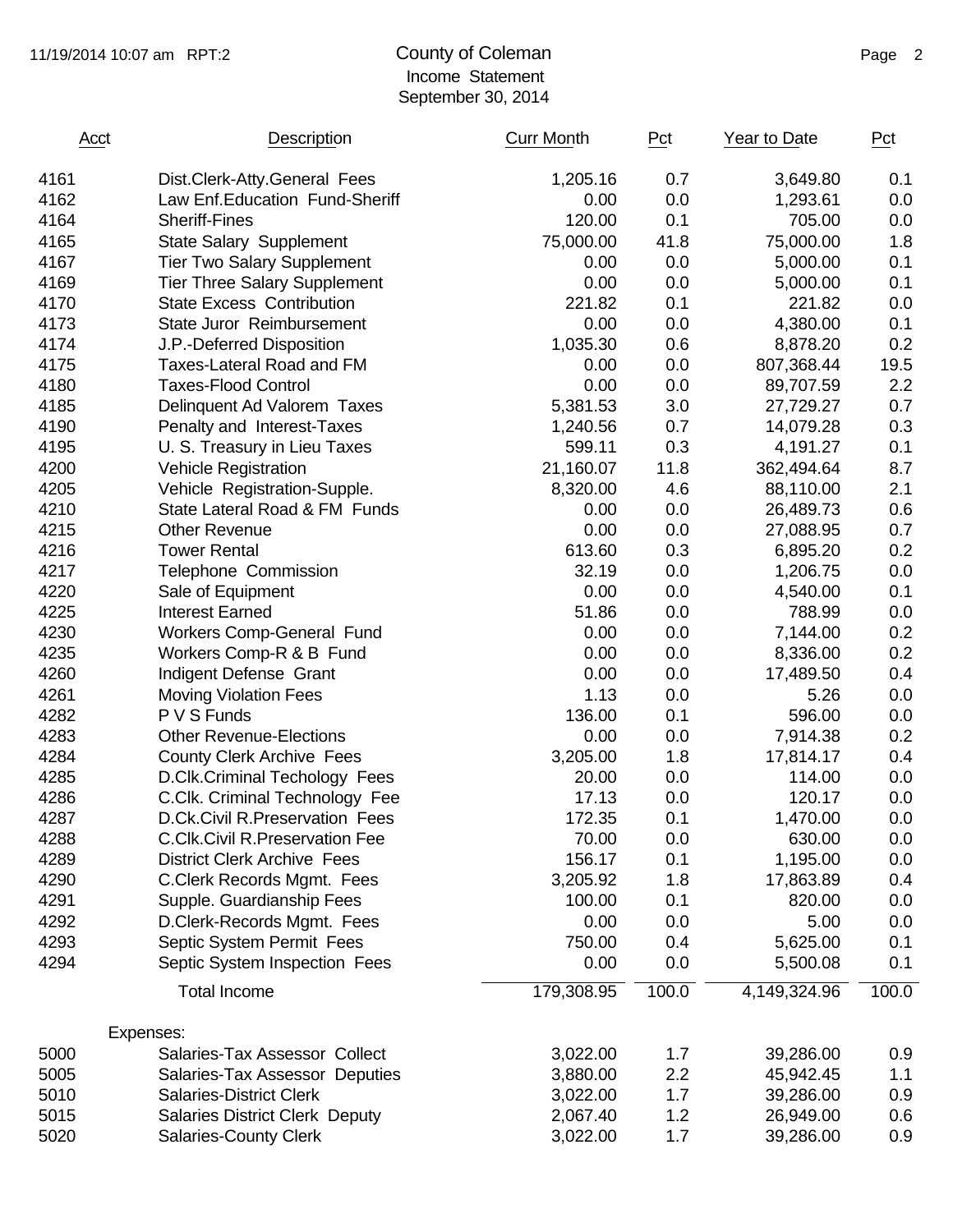| Acct | Description                          | <b>Curr Month</b> | Pct  | Year to Date | Pct          |
|------|--------------------------------------|-------------------|------|--------------|--------------|
| 5025 | <b>Salaries-County Clerk Deputy</b>  | 3,880.00          | 2.2  | 50,440.00    | 1.2          |
| 5030 | Salaries Co Clerk Registrar          | 72.00             | 0.0  | 936.00       | 0.0          |
| 5035 | <b>Salaries Sheriff</b>              | 3,022.00          | 1.7  | 39,286.00    | 0.9          |
| 5040 | <b>Salaries Sheriff Deputies</b>     | 14,991.89         | 8.4  | 196,830.68   | 4.7          |
| 5045 | <b>Salaries Sheriffs Dietician</b>   | 516.00            | 0.3  | 6,708.00     | 0.2          |
| 5055 | <b>Salaries Jailers</b>              | 13,004.74         | 7.3  | 169,493.62   | 4.1          |
| 5060 | <b>Salaries Constable</b>            | 1,096.00          | 0.6  | 14,248.00    | 0.3          |
| 5065 | <b>Salaries County Judge</b>         | 3,022.00          | 1.7  | 39,286.00    | 0.9          |
| 5066 | Salary Supplement-County Judge       | 384.60            | 0.2  | 4,999.80     | 0.1          |
| 5067 | Salary Supp. Tier Two-Co. Judge      | 384.60            | 0.2  | 4,999.80     | 0.1          |
| 5068 | <b>Salary-County Attorney</b>        | 1,963.00          | 1.1  | 25,519.00    | 0.6          |
| 5069 | Salary Supp Tier Three-CoJudge       | 384.60            | 0.2  | 4,999.80     | 0.1          |
| 5070 | Salary Supplement-County Atty        | 5,184.60          | 2.9  | 67,399.80    | 1.6          |
| 5072 | Salary-County Atty. Secretary        | 861.99            | 0.5  | 10,370.75    | 0.2          |
| 5075 | <b>Salaries Justice of Peace</b>     | 3,022.00          | 1.7  | 39,286.00    | 0.9          |
| 5080 | <b>Salaries Court Clerk</b>          | 647.68            | 0.4  | 10,603.48    | 0.3          |
| 5090 | <b>Salaries County Treasurer</b>     | 3,022.00          | 1.7  | 39,286.00    | 0.9          |
| 5092 | Salary - Treasurer Part Time         | 1,599.23          | 0.9  | 19,837.15    | 0.5          |
| 5095 | Salaries Veterans Service Offr       | 1,236.00          | 0.7  | 16,068.00    | 0.4          |
| 5100 | Salaries CEA-Ag                      | 1,028.00          | 0.6  | 13,364.00    | 0.3          |
| 5105 | Salaries CEA-FS                      | 1,028.00          | 0.6  | 13,364.00    | 0.3          |
| 5110 | <b>Salaries Secretary</b>            | 1,940.00          | 1.1  | 25,220.00    | 0.6          |
| 5115 | Salaries-Janitor                     | 1,950.00          | 1.1  | 25,417.25    | 0.6          |
| 5120 | <b>Salaries Court Reporter</b>       | 376.00            | 0.2  | 4,561.00     | 0.1          |
| 5125 | Salaries Court Administrator         | 404.00            | 0.2  | 4,848.00     | 0.1          |
| 5130 | Salaries Commissioners               | 11,744.00         | 6.5  | 152,672.00   | 3.7          |
| 5132 | Salaries-Other                       | 2,138.00          | 1.2  | 27,794.00    | 0.7          |
| 5135 | <b>Operators Salaries Precinct 1</b> | 6,414.00          | 3.6  | 83,382.00    | 2.0          |
| 5136 | <b>Operators Salaries Precinct 2</b> | 6,414.00          | 3.6  | 82,313.00    | 2.0          |
| 5137 | <b>Operators Salaries Precinct 3</b> | 6,414.00          | 3.6  | 81,778.40    | 2.0          |
| 5138 | <b>Operators Salaries Precinct 4</b> | 6,414.00          | 3.6  | 83,382.00    | 2.0          |
| 6000 | <b>Social Security Taxes</b>         | 9,593.52          | 5.4  | 122,806.63   | 3.0          |
| 6005 | <b>Hot Check Collection Costs</b>    | 322.84            | 0.2  | 4,425.39     | 0.1          |
| 6015 | Retirement                           | 34,927.48         | 19.5 | 238,659.02   | 5.8          |
| 6020 | <b>Health Insurance</b>              | 28,220.18         | 15.7 | 290,354.09   | 7.0          |
| 6025 | Workers Compensation                 | 0.00              | 0.0  | 15,480.00    | 0.4          |
| 6030 | Unemployment Taxes                   | 0.00              | 0.0  | (5,743.34)   |              |
| 6033 | <b>Interest Paid</b>                 | 1,057.43          | 0.6  | 15,750.60    | (0.1)<br>0.4 |
| 6035 |                                      |                   | 19.8 |              | 3.3          |
|      | <b>Tax Appraisal District</b>        | 35,577.82         |      | 138,887.35   |              |
| 6045 | <b>Office Supplies</b>               | 10,633.15         | 5.9  | 58,341.16    | 1.4          |
| 6050 | Telephone                            | 3,161.71          | 1.8  | 30,631.23    | 0.7          |
| 6055 | <b>Title Certificate Fees</b>        | 50.00             | 0.0  | 650.00       | 0.0          |
| 6060 | <b>Educational Expenses</b>          | 883.56            | 0.5  | 8,224.60     | 0.2          |
| 6070 | Radio Maintenance                    | 95.22             | 0.1  | 790.84       | 0.0          |
| 6075 | Uniforms                             | 825.00            | 0.5  | 9,900.00     | 0.2          |
| 6077 | Law Library                          | 0.00              | 0.0  | 929.00       | 0.0          |
| 6080 | Law Enforcement Insurance            | 0.00              | 0.0  | 4,500.00     | 0.1          |
| 6085 | <b>Auto Repairs</b>                  | 830.18            | 0.5  | 7,546.05     | 0.2          |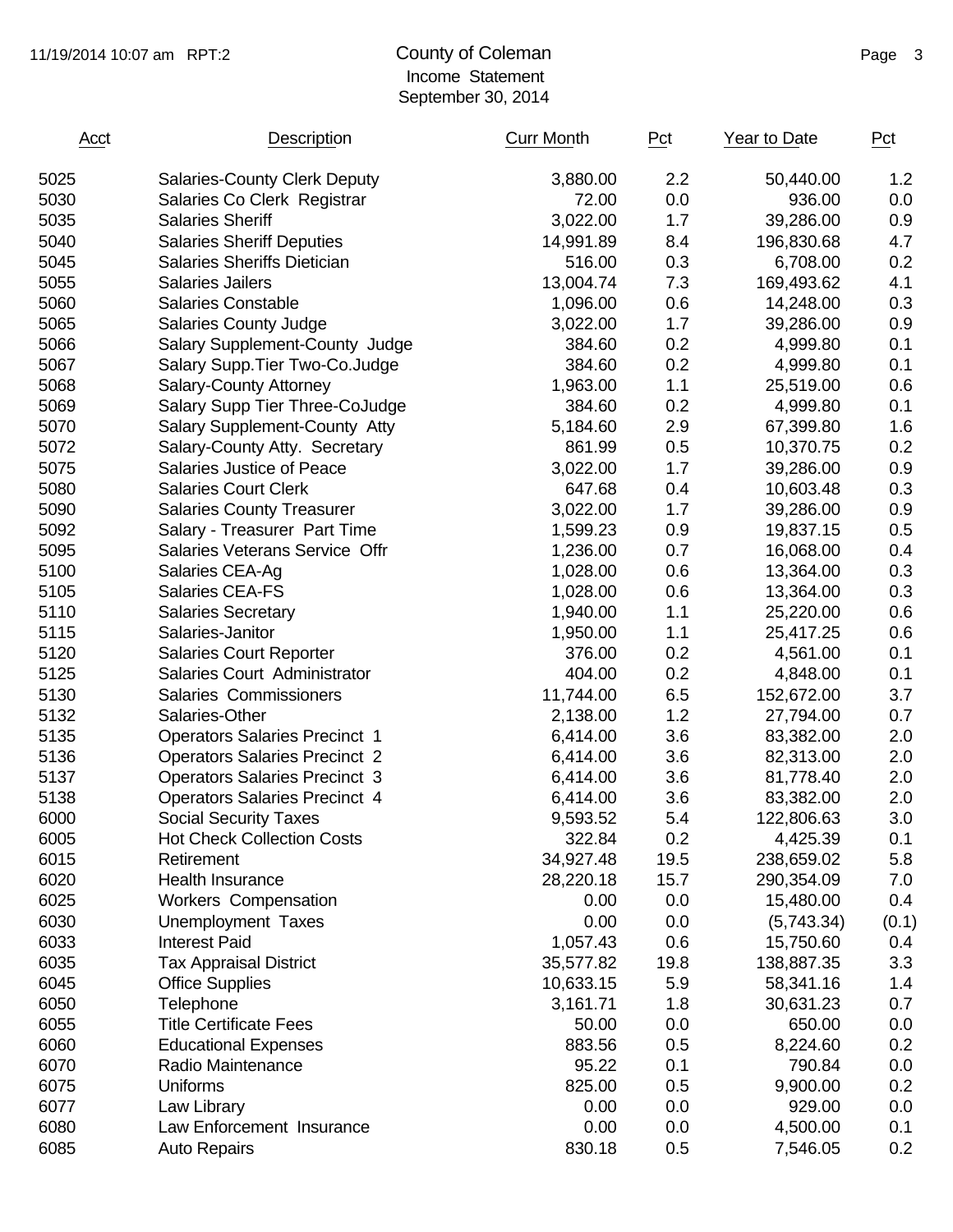#### 11/19/2014 10:07 am RPT:2 County of Coleman Counter and Page 4 Income Statement September 30, 2014

| Acct | Description                      | <b>Curr Month</b> | Pct  | Year to Date | Pct |
|------|----------------------------------|-------------------|------|--------------|-----|
| 6090 | <b>Auto Fuel</b>                 | 4,320.20          | 2.4  | 30,172.44    | 0.7 |
| 6095 | Auto Insurance                   | 0.00              | 0.0  | 4,848.00     | 0.1 |
| 6097 | Auto Expense                     | 50.00             | 0.0  | 600.00       | 0.0 |
| 6098 | <b>Travel-Ag Agent</b>           | 384.51            | 0.2  | 6,087.79     | 0.1 |
| 6099 | <b>Travel-FCS</b>                | 145.94            | 0.1  | 1,479.77     | 0.0 |
| 6100 | Travel                           | 833.32            | 0.5  | 7,430.31     | 0.2 |
| 6101 | Auto Allowance-Ag Agent          | 1,273.41          | 0.7  | 7,494.43     | 0.2 |
| 6102 | Auto Allowance-FCS               | 698.21            | 0.4  | 3,012.61     | 0.1 |
| 6105 | Jail Expense-Prisoners Food      | 5,242.26          | 2.9  | 32,256.12    | 0.8 |
| 6110 | Jail Expense-Prisoners Expense   | 10,727.21         | 6.0  | 110,167.44   | 2.7 |
| 6115 | Jail Expense-Supplies            | 98.27             | 0.1  | 925.28       | 0.0 |
| 6120 | <b>Other Expenses</b>            | 29.00             | 0.0  | 26,715.17    | 0.6 |
| 6124 | <b>Court Expenses</b>            | 866.00            | 0.5  | 5,173.00     | 0.1 |
| 6128 | In-County Auto Allowance         | 89.58             | 0.0  | 1,074.96     | 0.0 |
| 6129 | <b>Office Allowance</b>          | 500.00            | 0.3  | 6,000.00     | 0.1 |
| 6130 | Insurance                        | 0.00              | 0.0  | 39,648.00    | 1.0 |
| 6135 | Autopsy                          | 34.72             | 0.0  | 12,917.32    | 0.3 |
| 6140 | Juvenile Probation-Pro-Rata      | 500.00            | 0.3  | 6,000.00     | 0.1 |
| 6157 | Co-op Trapper Fund               | 5,400.00          | 3.0  | 32,400.00    | 0.8 |
| 6160 | <b>Utilities</b>                 | 8,175.77          | 4.6  | 38,200.57    | 0.9 |
| 6165 | Repairs and Maintenance          | 703.00            | 0.4  | 10,270.53    | 0.2 |
| 6169 | Septic System Inspection Fees    | 458.34            | 0.3  | 5,500.08     | 0.1 |
| 6170 | <b>Court Reporter-Other</b>      | 642.85            | 0.4  | 3,282.29     | 0.1 |
| 6175 | <b>Court Appointed Attorneys</b> | 5,985.83          | 3.3  | 78,597.79    | 1.9 |
| 6176 | District Judge-Auto Allowance    | 400.00            | 0.2  | 4,800.00     | 0.1 |
| 6185 | <b>Grand Jurors</b>              | 340.00            | 0.2  | 3,613.00     | 0.1 |
| 6190 | Petit Jurors                     | 0.00              | 0.0  | 4,283.00     | 0.1 |
| 6191 | <b>Election Supplies</b>         | 4,480.17          | 2.5  | 16,484.55    | 0.4 |
| 6192 | <b>Election Officials</b>        | 1,694.22          | 0.9  | 7,170.53     | 0.2 |
| 6195 | 9-1-1 Subsidy                    | 5,166.66          | 2.9  | 61,999.92    | 1.5 |
| 6196 | Emergency Mgmt. Coordinator      | 1,350.00          | 0.8  | 9,046.92     | 0.2 |
| 6197 | Septic System Permit Fees        | 700.00            | 0.4  | 4,995.00     | 0.1 |
| 6200 | <b>Mental Health</b>             | 300.00            | 0.2  | 3,600.00     | 0.1 |
| 6205 | <b>Child Welfare</b>             | 0.00              | 0.0  | 3,000.00     | 0.1 |
| 6209 | CHAPS                            | 0.00              | 0.0  | 1,000.00     | 0.0 |
| 6210 | <b>Fire Department</b>           | 1,041.10          | 0.6  | 13,429.64    | 0.3 |
| 6215 | Library                          | 0.00              | 0.0  | 5,250.00     | 0.1 |
| 6220 | Clothes/Food/Transport/Burial    | 750.00            | 0.4  | 5,490.00     | 0.1 |
| 6225 | <b>Nutrition Program</b>         | 200.00            | 0.1  | 6,900.00     | 0.2 |
| 6227 | <b>Technology Maintenance</b>    | 700.00            | 0.4  | 3,500.00     | 0.1 |
| 6230 | <b>General Precinct Expenses</b> | 4,582.75          | 2.6  | 27,182.80    | 0.7 |
| 6235 | <b>Outside Audit</b>             | 0.00              | 0.0  | 15,614.02    | 0.4 |
| 6240 | <b>Capital Purchases</b>         | 0.00              | 0.0  | 38,284.13    | 0.9 |
| 6250 | Flood Control-S.W.C.D.           | 3,000.00          | 1.7  | 11,000.00    | 0.3 |
| 6255 | <b>Equipment Maintenance</b>     | 36,759.83         | 20.5 | 181,574.81   | 4.4 |
| 6259 | <b>Pickup Allowance</b>          | 2,800.00          | 1.6  | 33,600.00    | 0.8 |
| 6260 | Fuel                             | 19,668.83         | 11.0 | 159,858.68   | 3.9 |
| 6261 | <b>Supplies</b>                  | 21,521.14         | 12.0 | 135,040.42   | 3.3 |